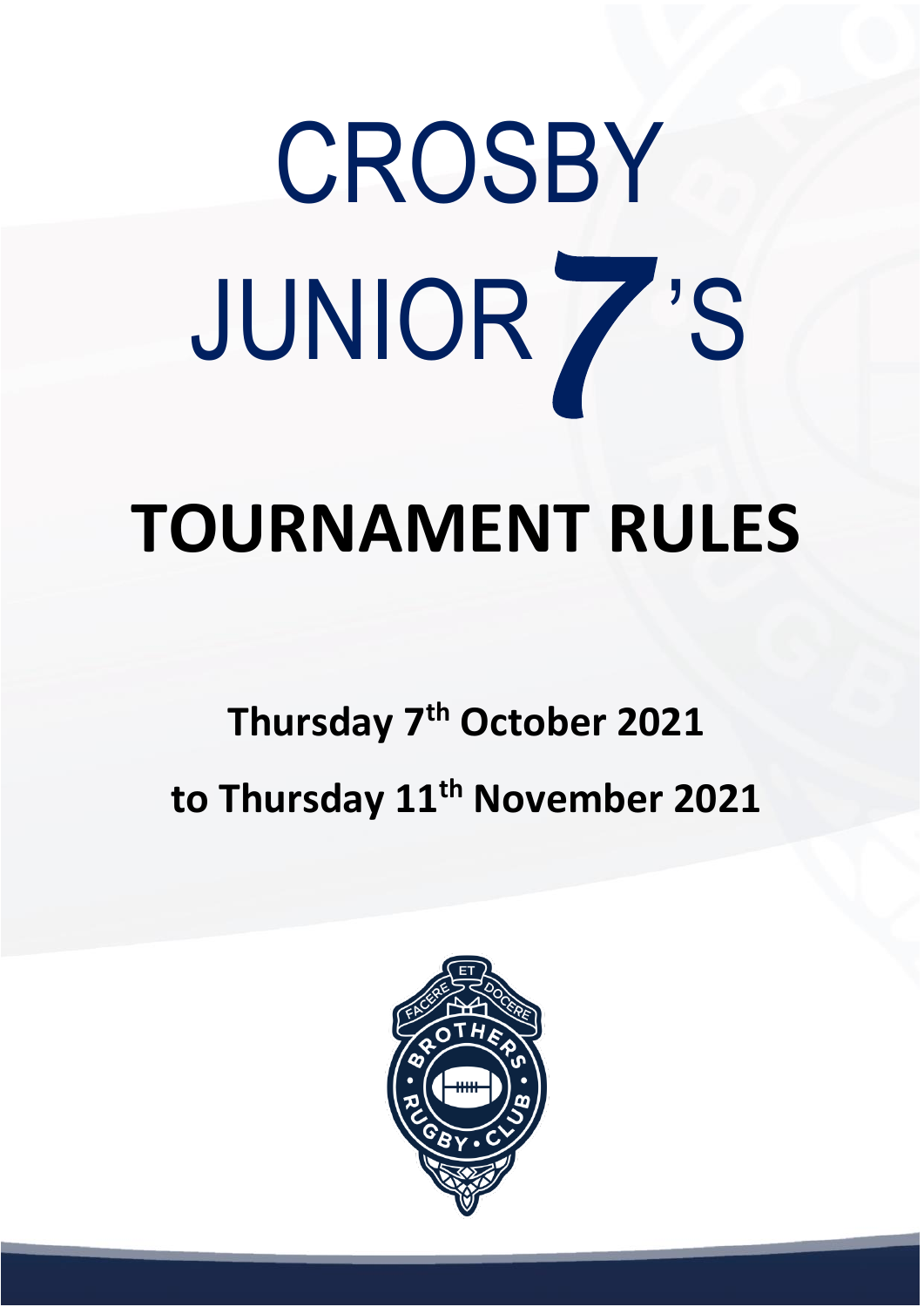#### *1. Laws of the Tournament*

The Tournament will be played under the rules of and in accordance to the Bye Laws, Regulations and Laws of the Game of Rugby Union, with variations under the standard set of laws regarding 7's rugby where applicable to the underage part of this Tournament, the World Rugby and ARU Under 19 Law Variations, ARU Pathway Laws; [Cross-Field Tackle U10+](http://www.aru.com.au/Portals/17/Files/PDF/Rugby7s-Cross-Field-Tackle-U10.pdf)

#### *2. Team Registrations*

Participation shall be initiated by the calling of nominations and the completion and receipt of Nomination Form (see attached registration form)

#### *3. Registration Approval and Player Nomination*

- (A) All players are to register through Rugby Link and pay subscription fees
- (B) Players must be born in the following years to qualify for age groups
	- U9 Born 2012 or 2013
	- U10 Born 2011 or 2012
	- U11 Born 2010 or 2011
	- U12 Born 2009 or 2010
- *(C)* Maximum of ten (10) players per team
- *(D)* All teams must supply a team manager and coach/co-ordinator (must be Smart Rugby compliant)

#### *4. Competition Rules*

All matches are to be played at Crosby Park, 103 Crosby Road, Albion. The tournament will run for six weeks. The first round of the competition will take place on Thursday 7<sup>th</sup> October 2021 final round on 11 November 2021. (Times to be confirmed).

The draw will be made available prior to the competition commencing. Where possible teams will play a maximum of two (2) matches per evening.

Each squad will consist of a maximum of 10 players all of which must be registered in Rugby Xplorer.

The referee will be the sole judge of time. The referee's whistle will signal the start and end of the game. Each game will last seven (7) minutes each half, with not more than one (1) minute interval between halves.

All Substitutions must occur only in the event of a stoppage of play and must go through the Referee.

There are no conversions after tries due to the game time constraints.

This is a junior development competition so no scores or ladders are recorded.

All referees and medics are supplied by the Crosby 7s Co-ordinators. The rules of the tournament, including their interpretation, are at the sole discretion of the Brothers Rugby Club.